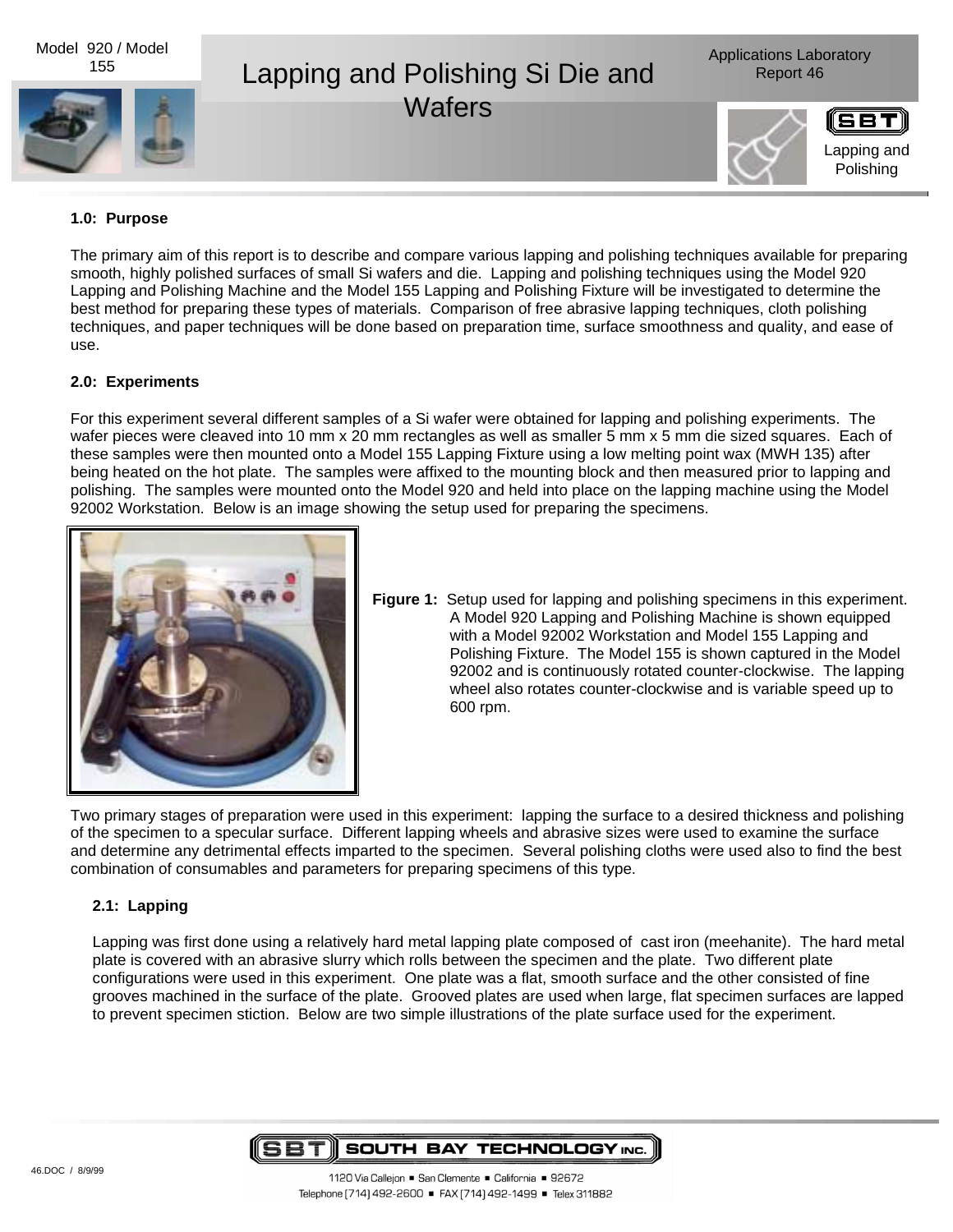

**Figure 2:** Illustration of the two lapping plates used for lapping. The plate on the left is a standard flat lapping plate and the plate on the right consists of machined spiral grooves in the plate.

#### **Lapping the Specimen**

Specimens were lapped using several different abrasive grits. The following abrasive grits were used for the lapping process:

14 um Boron Carbide: Mixed in a weight ratio of 1 part powder: 1 part water: 4 parts glycerine. Boron carbide has a light density compared to most abrasives (density of 2.5) and stays in suspension well. It's blocky crystal shape is well suited to lapping, providing a greater amount of edges used in material removal.

8 um Boron Carbide: Mixed in the same ratio as the 14 um abrasive. 8 um Silicon Carbide: Mixed in the same ratio as the boron carbide abrasives. SiC is much more dense than

boron carbide (density of 3.2) and therefore does not stay in suspension as long as boron carbide. However, it does break down into finer particles and will sometimes yield a slightly better surface finish.

Specimens were lapped using an initial load of 50 grams and a lapping wheel speed of 100 rpm (2 on dial). The workstation speed used was 21 rpm (5 setting on the dial). Lapping of the specimen using the SiC abrasive proved to be less efficient primarily due to difficulty in the use of the abrasive slurry. The abrasive does not stay suspended as well as the BC abrasive does which tends to be more efficient in material removal. Below are images showing the various surfaces of the silicon specimens following the lapping process using different abrasive media.



**Figure 3:** Images showing the surface of a Si specimen following lapping with various abrasive types and sizes on cast Fe lapping plate. In A) Macro image of die as mounted on the Model 155; B) 14  $\mu$ m BC; C) 8  $\mu$ m BC; D) 8µm SiC .

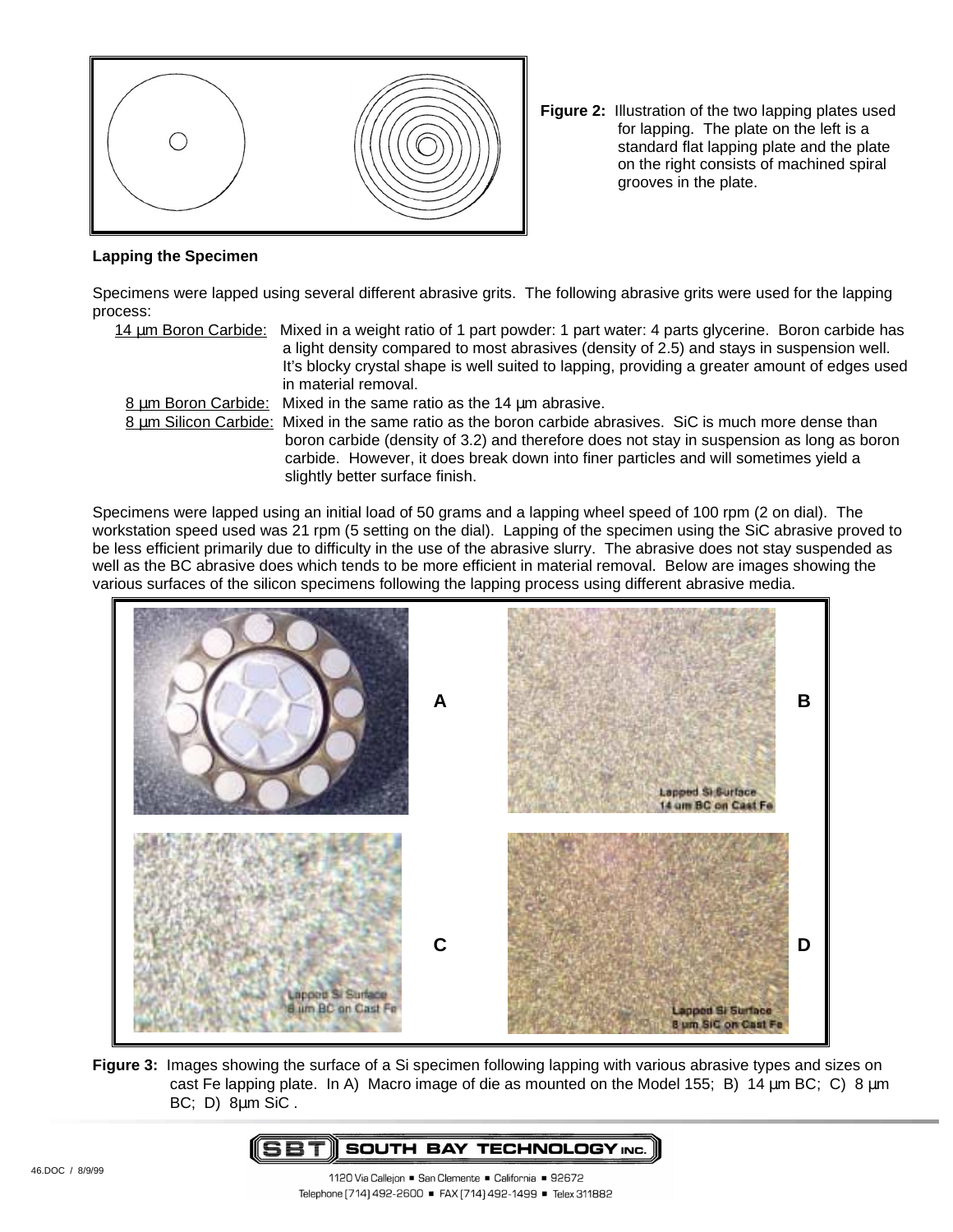## **2.2: Polishing the Specimen**

Following lapping, the specimens were then polished using a diamond abrasvie slurry on a variety of different polishing cloths. The use of fixed abrasives such as SiC papers were also attempted to demonstrate the differences in surface finish with the different techniques. The specimens were evaluated optically for surface finish and smoothness to ensure that the damage from the lapping process had been removed and to ensure a specular finish on the surface of the die was obtained. The following section describes the various results.

## **Abrasive Paper Polishing**

To initially test the success (or lack thereof) in the use of abrasive papers for polishing, several different grades of SiC papers were used for rough and fine polishing of the Si specimens following lapping. Abrasive grits of 400 grit, 1000 grit, and 1200 grit were used to polish the specimen following lapping. The papers were used to remove the mechanical damage induced by lapping and to produce a specular finish on the specimens. Below are images taken of each grit size used.



**Figure 4:** Images of polished Si surfaces using SiC abrasive papers. The specimens were polished following lapping on the cast iron lapping plate with boron carbide abrasives. In A) the specimen has been rough polished using 400 grit paper. In B) the specimen has been polished using 1000 grit paper and still has a large amount of scratching. In C) the specimen was polished using 1200 grit paper. The surface is severely pitted coupled with portions of polished areas. This shows that the mechanical damage from lapping has not yet been removed.

From the images above it is clear that the use of carbide papers for polishing following the lapping process are not sufficient to polish the specimen or to remove the mechanical damage imparted during lapping. The lapping process is shown to produce a slightly pitted structure as clearly seen in Figure 4C, primarily due to the rolling action of the abrasive particles used on a hard metal lap.

## **Cloth Polishing**

The next step at producing damage free, specular surfaces is the use of a polishing cloth. Polishing specimens using a cloth is an economical, fast, and easy method for preparing polished surfaces of a variety of materials from metals to semiconductors. It is a commonly used technique in metallographic specimen preparation and can be used for other applications. Cloth polishing uses an abrasive slurry or paste suited to the material being polished applied to a specific type of polishing cloth. The polishing cloth is selected based on the desired surface quality, the type of nap or fiber used in manufacture of the cloth, desired flatness, removal rate, and lifetime.

Several different polishing cloths were used in this evaluation to determine the best method for polishing specimens following the lapping process. A table of different polishing cloths and their properties are listed below, describing the basic configuration and application of the cloths.

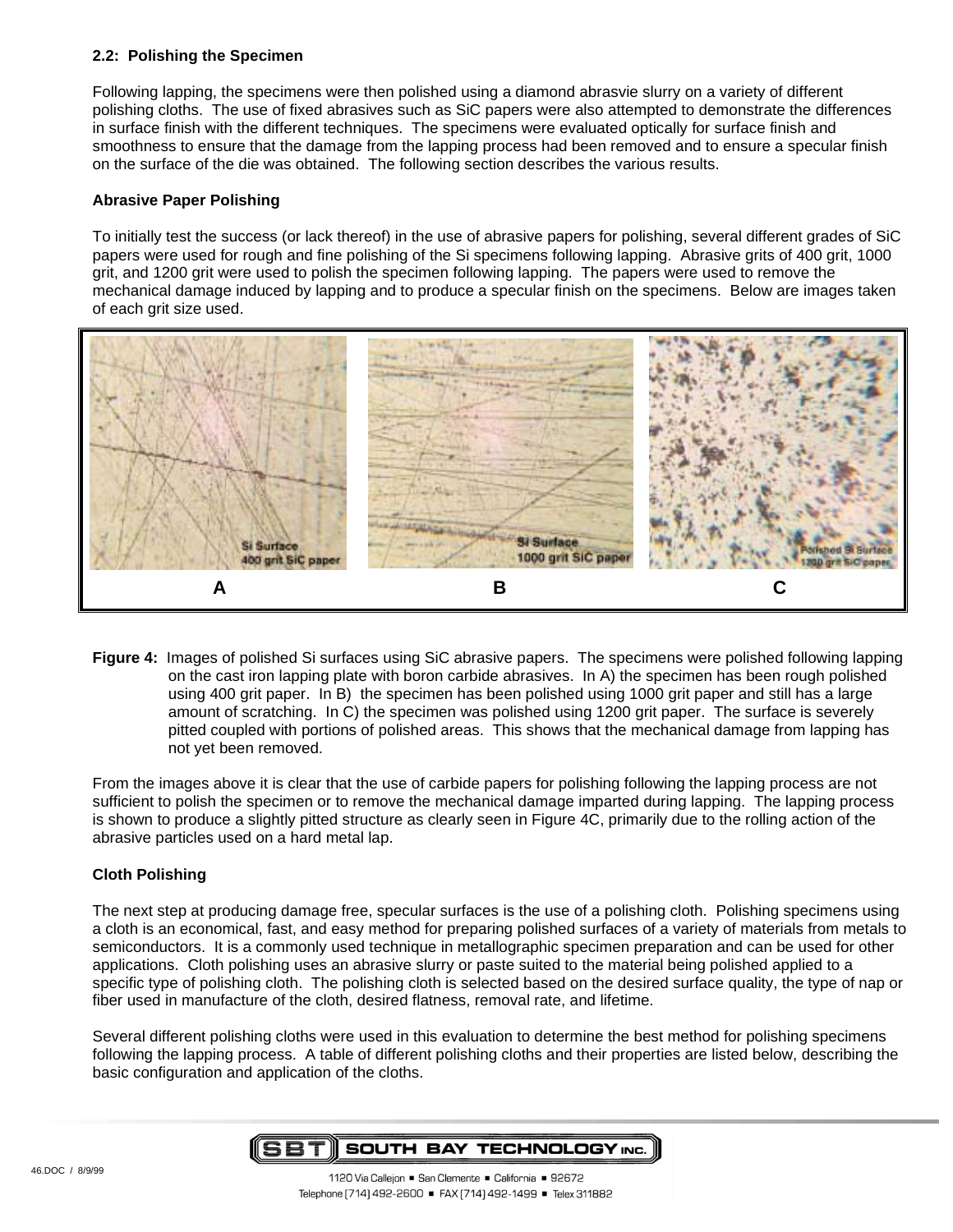| <b>Cloth Type</b>  | <b>Part Number</b> | <b>Description</b>                                                     |
|--------------------|--------------------|------------------------------------------------------------------------|
| ChemoTex 2000      | PCX08A-10          | Chemotextile cloth for both chemical and chem-mechanical               |
|                    |                    | polishing. Promotes high cutting rates when used with diamond          |
|                    |                    | compounds. Provides superior flatness and edge retention.              |
| MultiTex           | <b>PMT08A-10</b>   | Superior fine polishing cloth for obtaining an optical quality finish. |
|                    |                    | Use this cloth with diamond compounds, cerium oxide, aluminum          |
|                    |                    | oxide, or colloidal silica.                                            |
| <b>Cotton Fine</b> | <b>PCF08A-10</b>   | Used for rough diamond polishing of softer materials or other          |
|                    |                    | polishing grades of aluminum and chromium oxide.                       |
| ShaneyPol Medium   | <b>PSM08A-10</b>   | Used with diamond compounds for superior optical rough polishing.      |
|                    |                    | Also recommended for rough polishing of metals when flatness and       |
|                    |                    | edge retention are needed.                                             |
| <b>Nylon</b>       | PNY08A-10          | A long life napless cloth used for rough polishing with diamond        |
|                    |                    | compounds. Useful for polishing most materials while maintaining       |
|                    |                    | flatness.                                                              |

Each of these cloths were used in determining the best method for polishing the specimens following lapping. Each cloth is described individually below in terms of effectiveness.

#### **Nylon**

The Nylon cloth was initially selected due to it's manufactured properties. The cloth is a woven fiber cloth and provides high flatness for preparing extremely flat samples. The nylon cloth in this case was used with an 8  $\mu$ m boron carbide abrasive slurry applied to the surface of the cloth. The sample was polished using a load of 150 grams and was prepared for a time interval of about 45 minutes. The cloth lifetime proved to be excellent, however the polishing rate obtained was quite poor. The removal of some mechanical damage from lapping can be seen in the image taken following polishing using this cloth. However, there are still a large number of surface pits present on the specimen and the surface finish is not polished.



**Figure 5:** Image of polished silicon surface following polishing on Nylon polishing cloth. The surface exhibits a fair amount of polished area combined with a large number of surface defects and pits seen as dark spots across the surface. This is far from the ideal case of complete surface damage removal required of this intermediate step.

## **ChemoTex**

The ChemoTex cloth was selected for similar reasons as the Nylon cloth, namely it's propensity for keeping specimens extremely flat while providing a good removal rate at the same time. Two different abrasive media were used with this cloth, an 8 µm boron carbide slurry and a 6 µm diamond slurry. Polishing conditions were the same as with the Nylon cloth, including a 45 minute polishing period. From the first image it can be seen that the boron carbide slurry was largely unsuccessful in removing all of the mechanical damage imparted to the specimen during the lapping process. The resultant surface closely resembles that of the Nylon cloth polished sample. However, in the 6 µm diamond case, the mechanical damage for the most part has been removed, leaving mostly surface scratches from the abrasive media used. A few minor defects are still present on the surface of the specimen.

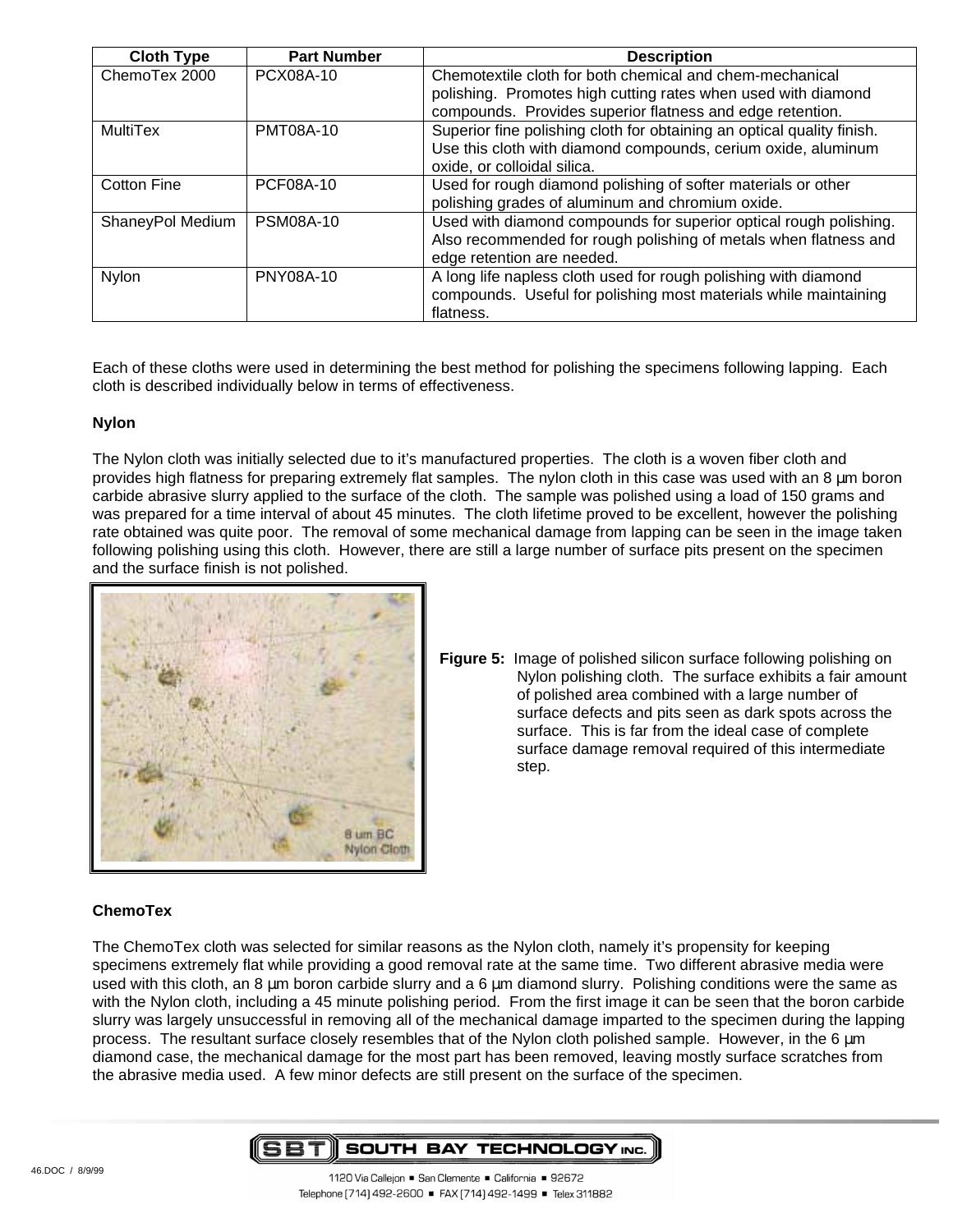

**Figure 6:** Images of the polished surface using a ChemoTex 2000 polishing cloth. The image on the left shows the surface following polishing using 8 µm boron carbide abrasive. The surface finish is poor, showing the presence of a large amount of surface defects still remaining from the lapping process. The image on the right shows a much improved surface although some surface defects still remain.

## **ShaneyPol**

This polishing cloth has very similar properties to the ChemoTex cloth, although this cloth is slightly harder (firmer) than the ChemoTex cloth. This cloth should provide both high removal rates and long cloth lifetimes when used with a variety of compounds. The same polishing parameters were used for this cloth, with a reduction in preparation time to about 15 to 20 minutes. The abrasive media used for this specimen was 6 um diamond slurry. The surface exhibits no subsurface damage remaining from the lapping process and shows only surface scratches imparted to the specimen from the 6  $\mu$ m abrasive.



**Figure 7:** Image of the polished surface of silicon following polishing with the ShaneyPol polishing cloth and 6  $\mu$ m diamond slurry. The surface of the specimen is free of mechanical damage from the lapping process and shows only surface scratches from the 6 µm abrasive media.

#### **Cotton Fine**

These polishing cloths are good for fine polishing and flatness retention and were selected for their high removal rates. The cotton cloths provide a good flat surface to start from and allows the specimen to become highly polished without edge rounding or damage to the specimen. Polishing using the Cotton cloth was carried out using the same parameters as the other polishing steps excluding the abrasive. 3 µm diamond slurry was used as the abrasive media and a polishing time of about 20 minutes was used. Below is the image of the final surface following polishing, exhibiting a well polished surface with only  $3 \mu m$  scratches visible following the process.

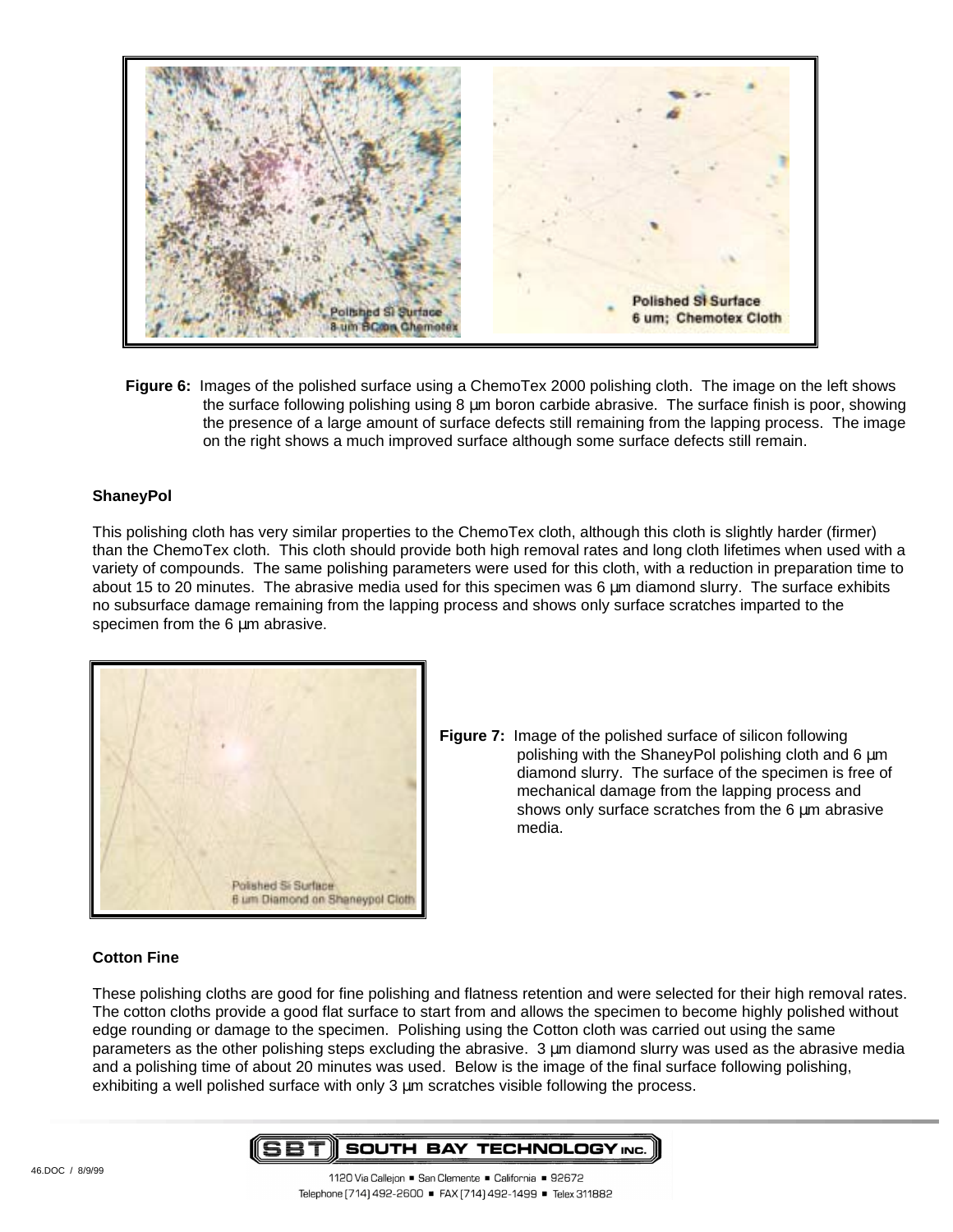

**Figure 8:** Image showing the Si surface following polishing using the Cotton Fine polishing cloth and 3  $\mu$ m diamond slurry. Note the scratches on the surface which correspond to the 3 um abrasive size with no visible pitting or mechanical damage present from the lapping process.

### **MultiTex**

The MultiTex cloth is commonly used in final polishing applications where specular, smooth surfaces are required. The MultiTex cloth closely resembles a polishing pad and therefore eliminates any edge rounding effects caused by large nap or fibrous cloths. It was selected due to it's ability to produce finely polished surfaces on virtually any material type. Polishing was carried out with the same parameters as listed above in the previous steps using a 1µm abrasive as the polishing media. Below is an image of the final polished surface illustrating the polishing quality obtained using this cloth.



**Figure 9:** Image of the final polished Si surface following polishing on MultiTex polishing cloth. The surface appears relatively smooth with a few small scratches present. The dark spots on the image is contamination on the objective lenses.

Once processing was completed the specimen was evaluated macroscopically and could be seen to have a highly polished, specular surface. The specimen appears to have a high quality optical polish free of any scratches and contamination from the polishing media.



**Figure 10:** Image showing the final polished surface of the silicon die following processing. Note the specular surface and the high polish quality obtained using this process.